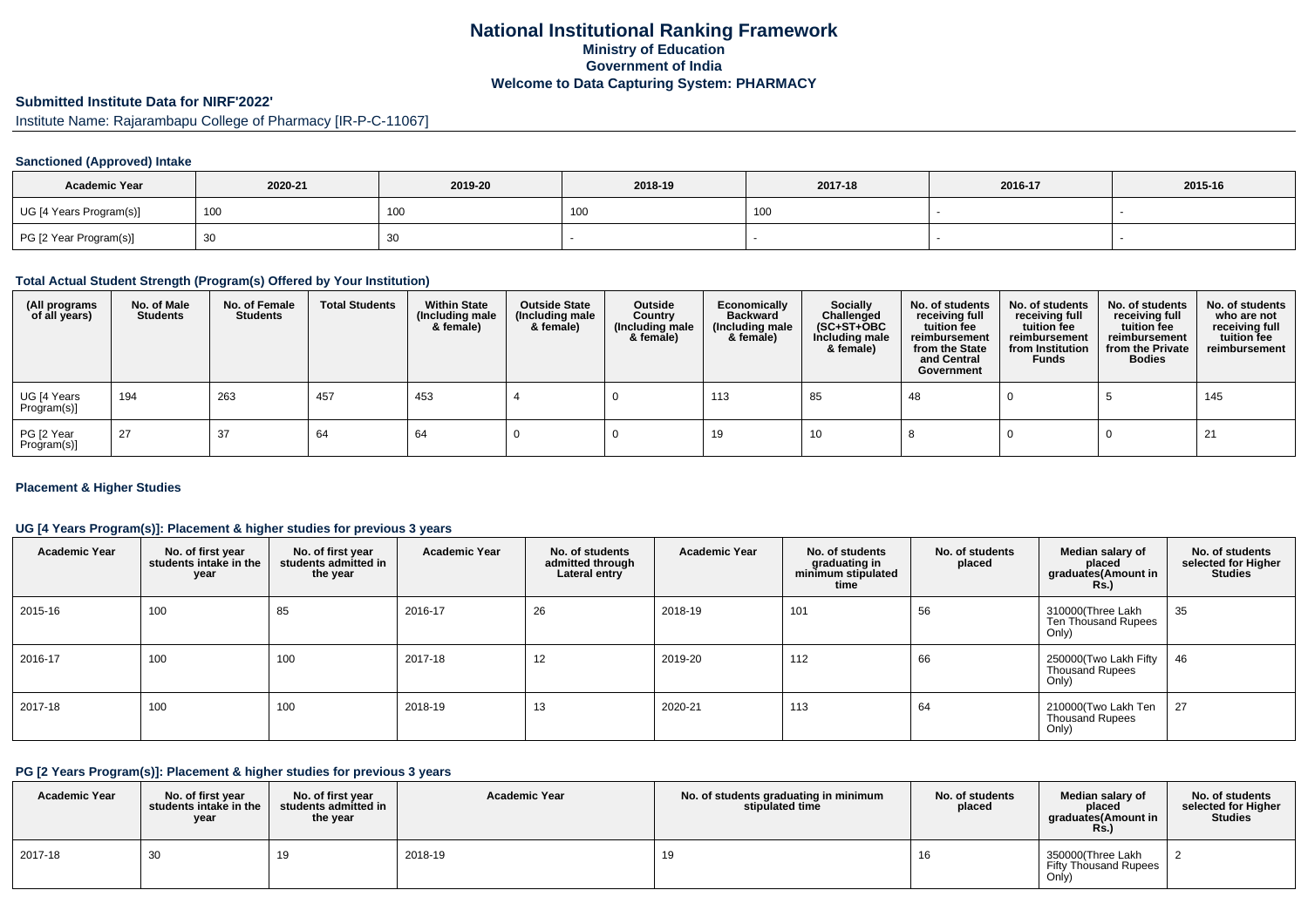| 2018-19 | 30 | $\sim$<br>-40 | 2019-20 | 27<br><u>_</u> | 310000(Three Ten<br>Thousand Rupees<br>Only)                |  |
|---------|----|---------------|---------|----------------|-------------------------------------------------------------|--|
| 2019-20 | 30 | 31            | 2020-21 | 2.<br>ັບ       | 275000(Two Lakh<br>Seventy Five<br>Thousand Rupees<br>Only) |  |

#### **Ph.D Student Details**

| Ph.D (Student pursuing doctoral program till 2020-21 Students admitted in the academic year 2020-21 should not be entered here.) |         |         |                       |  |
|----------------------------------------------------------------------------------------------------------------------------------|---------|---------|-----------------------|--|
|                                                                                                                                  |         |         | <b>Total Students</b> |  |
| Full Time                                                                                                                        |         |         |                       |  |
| Part Time                                                                                                                        |         | 33      |                       |  |
| No. of Ph.D students graduated (including Integrated Ph.D)                                                                       |         |         |                       |  |
|                                                                                                                                  | 2020-21 | 2019-20 | 2018-19               |  |
| Full Time                                                                                                                        |         |         |                       |  |
| Part Time                                                                                                                        |         |         |                       |  |

## **Financial Resources: Utilised Amount for the Capital expenditure for previous 3 years**

| Academic Year                                                                                        | 2020-21                                                 | 2019-20                                                   | 2018-19                                                 |  |  |  |  |
|------------------------------------------------------------------------------------------------------|---------------------------------------------------------|-----------------------------------------------------------|---------------------------------------------------------|--|--|--|--|
|                                                                                                      | <b>Utilised Amount</b>                                  | <b>Utilised Amount</b>                                    | <b>Utilised Amount</b>                                  |  |  |  |  |
| Annual Capital Expenditure on Academic Activities and Resources (excluding expenditure on buildings) |                                                         |                                                           |                                                         |  |  |  |  |
| Library                                                                                              | 389590 (Three Lakh Eighty Nine Thousand Five Hundred    | 486912 (Four Lakh Eighty Six Thousand Nine Hundred Twelve | 341054 (Three Lakh Forty One Thousand Fifty Four Rupees |  |  |  |  |
|                                                                                                      | Ninety Rupees Only)                                     | Rupees Only)                                              | Only)                                                   |  |  |  |  |
| New Equipment for Laboratories                                                                       | 173631 (One Lakh Seventy Three Thousand Six Hundred     | 2102112 (Twenty One Lakh Two Thousand One Hundred         | 818249 (Eight Lakh Eighteen Thousand Two Hundred Forty  |  |  |  |  |
|                                                                                                      | Thirty One Rupees Only)                                 | Twelve Rupees Only)                                       | Nine Rupees Only)                                       |  |  |  |  |
| Other expenditure on creation of Capital Assets (excluding                                           | 20178 (Twenty Thousand One Hundred Seventy Eight Rupees | 502922 (Five Lakh Two Thousand Nine Hundred Twenty Two    | 6726163 (Sixty Seven Lakh Twenty Six Thousand One       |  |  |  |  |
| expenditure on Land and Building)                                                                    | Only)                                                   | Rupees Only)                                              | Hundred Sixty Three Rupees Only)                        |  |  |  |  |

#### **Financial Resources: Utilised Amount for the Operational expenditure for previous 3 years**

| <b>Academic Year</b>                                                                                                                                                                            | 2020-21                                                                                       | 2019-20                                                                                         | 2018-19                                                                                      |  |  |  |  |
|-------------------------------------------------------------------------------------------------------------------------------------------------------------------------------------------------|-----------------------------------------------------------------------------------------------|-------------------------------------------------------------------------------------------------|----------------------------------------------------------------------------------------------|--|--|--|--|
|                                                                                                                                                                                                 | <b>Utilised Amount</b>                                                                        | <b>Utilised Amount</b>                                                                          | <b>Utilised Amount</b>                                                                       |  |  |  |  |
| <b>Annual Operational Expenditure</b>                                                                                                                                                           |                                                                                               |                                                                                                 |                                                                                              |  |  |  |  |
| Salaries (Teaching and Non Teaching staff)                                                                                                                                                      | 28725560 (Two Crore Eighty Seven Lakh Twenty Five<br>Thousand Five Hundred Sixty Rupees Only) | 30539697 (Three Crore Five Lakh Thirty Nine Thousand Six<br>Hundred Ninety Seven Rupees Only)   | 24590929 (Two Crore Forty Five Lakh Ninety Thousand Nine<br>Hundred Twenty Nine Rupees Only) |  |  |  |  |
| Maintenance of Academic Infrastructure or consumables and<br>other running expenditures (excluding maintenance of hostels<br>and allied services, rent of the building, depreciation cost, etc) | 5272989 (Fifty Two Lakh Seventy Two Thousand Nine<br>Hundred Eighty Nine Rupees Only)         | 11754463 (One Crore Seventeen Lakh Fifty Four Thousand<br>Four Hundred Sixty Three Rupees Only) | 9979228 (Ninety Nine Lakh Seventy Nine Thousand Two<br>Hundred Twenty Eight Rupees Only)     |  |  |  |  |
| Seminars/Conferences/Workshops                                                                                                                                                                  | 143120 (One Lakh Forty Three Thousand One Hundred<br>Twenty Rupees Only)                      | 168667 (One Lakh Sixty Eight Thousand Six Hundred Sixty<br>Seven Rupees Only)                   | 83785 (Eighty Three Thousand Seven Hundred Eighty Five<br>Rupees Only)                       |  |  |  |  |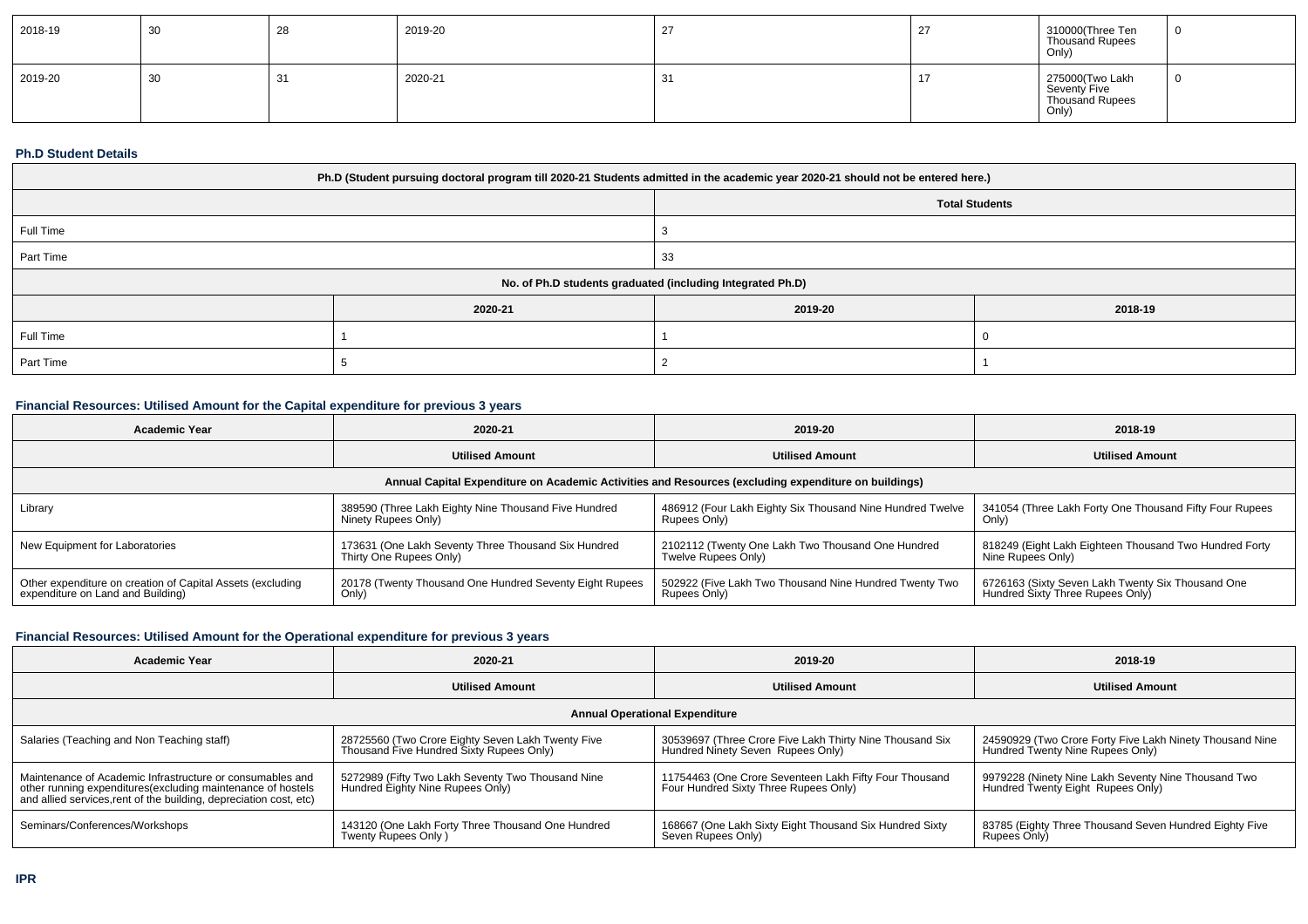| Calendar year            | 2020 | 2019 | 2018 |
|--------------------------|------|------|------|
| No. of Patents Published |      |      |      |
| No. of Patents Granted   |      |      |      |

## **Sponsored Research Details**

| <b>Financial Year</b>                    | 2020-21                                                                     | 2019-20                                           | 2018-19                                                 |
|------------------------------------------|-----------------------------------------------------------------------------|---------------------------------------------------|---------------------------------------------------------|
| Total no. of Sponsored Projects          |                                                                             |                                                   |                                                         |
| Total no. of Funding Agencies            |                                                                             |                                                   |                                                         |
| Total Amount Received (Amount in Rupees) | 2138255                                                                     | 26250                                             | 103850                                                  |
| Amount Received in Words                 | Twenty One Lakh Thirty Eight Thousand Two Hundred Fifty<br>Five Rupees Only | Twenty Six Thousand Two Hundred Fifty Rupees Only | One Lakh Three Thousand Eight Hundred Fifty Rupees Only |

## **Consultancy Project Details**

| <b>Financial Year</b>                    | 2020-21                                 | 2019-20                                       | 2018-19                                        |
|------------------------------------------|-----------------------------------------|-----------------------------------------------|------------------------------------------------|
| Total no. of Consultancy Projects        |                                         |                                               | 25                                             |
| Total no. of Client Organizations        |                                         |                                               | 12                                             |
| Total Amount Received (Amount in Rupees) | 40400                                   | 4350                                          | 27400                                          |
| Amount Received in Words                 | Forty thousand Four Hundred Rupees Only | Four Thousand Three Hundred Fifty Rupees Only | Twenty Seven Thousand Four Hundred Rupees Only |

# **PCS Facilities: Facilities of physically challenged students**

| 1. Do your institution buildings have Lifts/Ramps?                                                                                                         | Yes, more than 80% of the buildings |
|------------------------------------------------------------------------------------------------------------------------------------------------------------|-------------------------------------|
| 2. Do your institution have provision for walking aids, including wheelchairs and transportation from one building to another for<br>handicapped students? | Yes                                 |
| 3. Do your institution buildings have specially designed toilets for handicapped students?                                                                 | Yes, more than 80% of the buildings |

# **Faculty Details**

| <b>Srno</b>    | Name                                    | Age | Designation                                         | Gender | Qualification | <b>Experience (In</b><br>Months) | <b>Currently working</b><br>with institution? | <b>Joining Date</b> | <b>Leaving Date</b>      | <b>Association type</b> |
|----------------|-----------------------------------------|-----|-----------------------------------------------------|--------|---------------|----------------------------------|-----------------------------------------------|---------------------|--------------------------|-------------------------|
|                | Dr Bhinge Somnath<br>Devidas            | 39  | Associate Professor                                 | Male   | Ph.D          | 182                              | Yes                                           | 30-08-2011          | $\sim$                   | Regular                 |
| 2              | Dr Magdum<br>Chandrakant Shripal        | 60  | Dean / Principal /<br>Director / Vice<br>Chancellor | Male   | Ph.D          | 453                              | Yes                                           | 17-02-2010          | $\overline{\phantom{a}}$ | Regular                 |
| 3              | Dr Mohite Shrinivas<br>Krishna          | 50  | Professor                                           | Male   | Ph.D          | 318                              | Yes                                           | 01-01-2007          | $\overline{\phantom{a}}$ | Regular                 |
| $\overline{4}$ | Dr Salunkhe Vijay<br>Rajaram            | 49  | Professor                                           | Male   | Ph.D          | 256                              | Yes                                           | 01-07-2011          | $\sim$                   | Regular                 |
| 5              | Dr Nitalikar<br>Manojkumar<br>Mukundrao | 50  | Associate Professor                                 | Male   | Ph.D          | 228                              | Yes                                           | 02-07-2012          | $\overline{\phantom{a}}$ | Regular                 |
| 6              | <b>Todkar Sachin</b><br>Shamrao         | 44  | <b>Assistant Professor</b>                          | Male   | M. Pharm      | 203                              | Yes                                           | 21-02-2008          | --                       | Regular                 |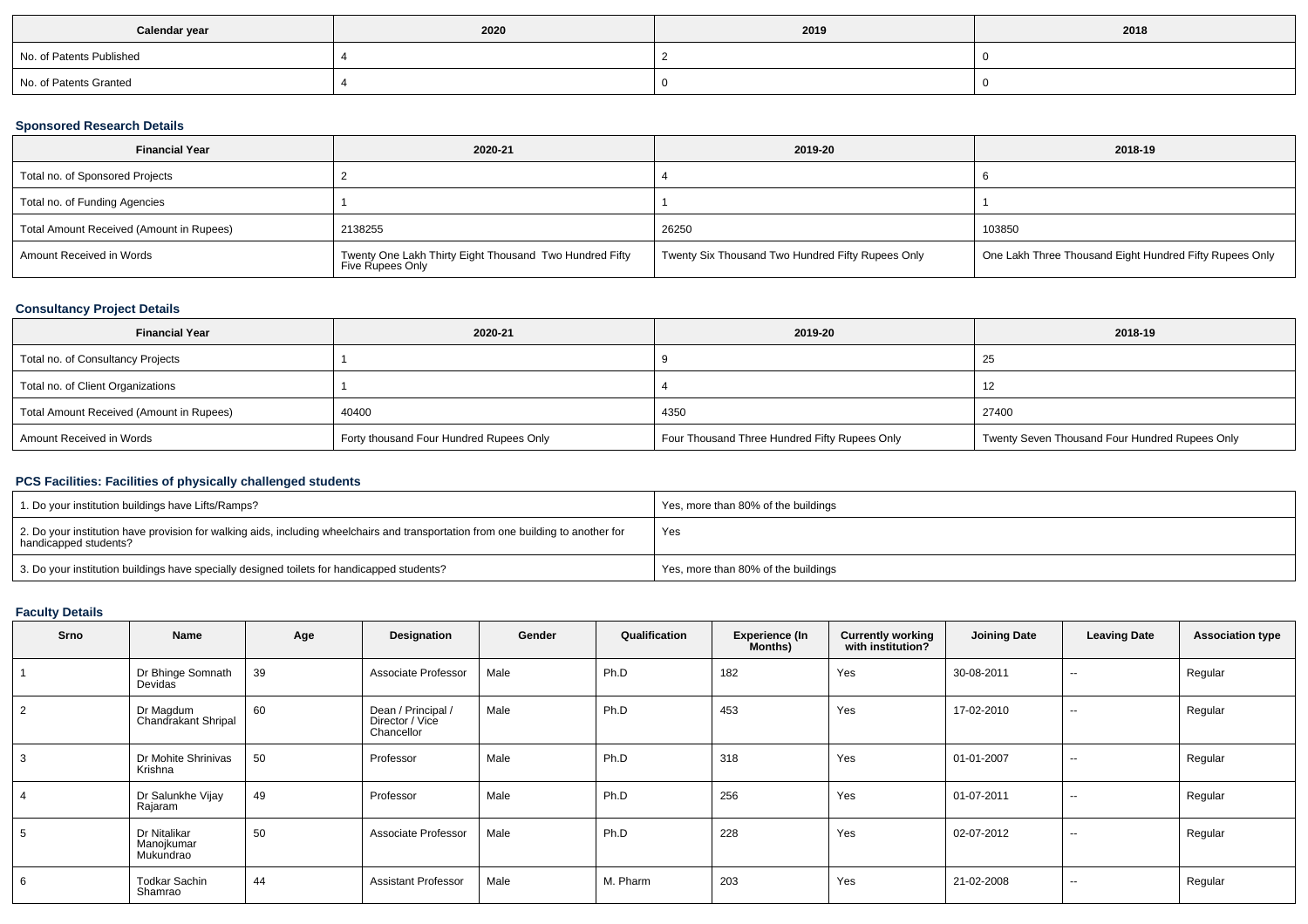| $\overline{7}$ | Dr Bhutkar Mangesh<br>Anil                    | 42 | <b>Assistant Professor</b> | Male   | Ph.D               | 190 | Yes | 16-08-2005 | $\sim$                   | Regular |
|----------------|-----------------------------------------------|----|----------------------------|--------|--------------------|-----|-----|------------|--------------------------|---------|
| 8              | Dr Chopade Atul<br>Ramcandra                  | 39 | <b>Assistant Professor</b> | Male   | Ph.D               | 168 | Yes | 01-06-2008 | $\sim$                   | Regular |
| 9              | Dr Kane Sandeep<br>Ravindra                   | 37 | <b>Assistant Professor</b> | Male   | Ph.D               | 157 | Yes | 01-06-2008 | $\sim$                   | Regular |
| 10             | Dr Wadkar Ganesh<br>Hindurao                  | 43 | <b>Assistant Professor</b> | Male   | Ph.D               | 148 | Yes | 02-02-2009 | $\sim$                   | Regular |
| 11             | <b>Gumate Dipak</b><br>Siddhanna <sup>'</sup> | 35 | <b>Assistant Professor</b> | Male   | M. Pharm           | 132 | Yes | 04-02-2011 | $\sim$                   | Regular |
| 12             | Dr Indrayani<br>Damodar Raut                  | 37 | <b>Assistant Professor</b> | Female | Ph.D               | 141 | Yes | 05-09-2009 | $\sim$                   | Regular |
| 13             | Dhole Archana<br>Rajkumar                     | 34 | <b>Assistant Professor</b> | Female | M. Pharm           | 120 | Yes | 20-06-2011 | $\sim$                   | Regular |
| 14             | Dr Dheeraj Suhas<br>Randive                   | 33 | <b>Assistant Professor</b> | Male   | M. Pharm           | 96  | Yes | 04-02-2013 | $\sim$                   | Regular |
| 15             | Kore Pankaj<br>Shankar                        | 33 | <b>Assistant Professor</b> | Male   | M. Pharm           | 93  | Yes | 01-10-2013 | $\sim$                   | Regular |
| 16             | Patil Pramod Anil                             | 33 | <b>Assistant Professor</b> | Male   | M. Pharm           | 87  | Yes | 25-08-2014 | $\sim$                   | Regular |
| 17             | Dudhgaonkar Trupti<br>Dayanand                | 41 | <b>Assistant Professor</b> | Female | M. Pharm           | 144 | Yes | 24-08-2015 | $\overline{\phantom{a}}$ | Regular |
| 18             | Dange Vidya<br>Namdeo                         | 35 | <b>Assistant Professor</b> | Female | M. Pharm           | 71  | Yes | 21-07-2015 | --                       | Regular |
| 19             | Shid Shubhangi<br>Jagannath                   | 32 | <b>Assistant Professor</b> | Female | M. Pharm           | 71  | Yes | 21-07-2015 | $\overline{\phantom{a}}$ | Regular |
| 20             | Tamboli Jamir Alam                            | 40 | <b>Assistant Professor</b> | Male   | M. Pharm           | 180 | Yes | 01-07-2006 | --                       | Regular |
| 21             | Dharanguttikar<br>Vyankatesh<br>Ravindra      | 28 | <b>Assistant Professor</b> | Male   | M. Pharm           | 47  | Yes | 01-09-2017 | --                       | Regular |
| 22             | <b>Thorat Swapnali</b><br>Ashok               | 27 | <b>Assistant Professor</b> | Female | M. Pharm           | 55  | Yes | 01-09-2017 | --                       | Regular |
| 23             | Kandle Hemant<br>Sumant                       | 34 | <b>Assistant Professor</b> | Male   | M. Pharm           | 100 | Yes | 03-09-2017 | $\overline{\phantom{a}}$ | Regular |
| 24             | Murgude Manisha<br>Manik                      | 32 | <b>Assistant Professor</b> | Female | M. Pharm           | 42  | Yes | 20-11-2017 | $\overline{\phantom{a}}$ | Regular |
| 25             | Dhage Sajida<br>Shyam                         | 41 | <b>Assistant Professor</b> | Female | M. Pharm           | 96  | Yes | 03-10-2017 | --                       | Regular |
| 26             | Vakhariya Rohan<br>Rajnikant                  | 27 | <b>Assistant Professor</b> | Male   | Master of Pharmacy | 42  | Yes | 01-01-2018 | Щ,                       | Regular |
| 27             | Patil Sangram<br>Subhash                      | 31 | <b>Assistant Professor</b> | Male   | M. Pharm           | 75  | Yes | 28-01-2018 | Щ,                       | Regular |
| 28             | Todkar Rohit<br>Ramchandra                    | 30 | <b>Assistant Professor</b> | Male   | M. Pharm           | 70  | Yes | 24-08-2015 | Ц.                       | Regular |
| 29             | Shewale Awani K                               | 25 | <b>Assistant Professor</b> | Female | Master of Pharmacy | 36  | Yes | 05-08-2019 | $\overline{\phantom{a}}$ | Regular |
| 30             | Mr Vambhurkar<br>Ganesh Bharat                | 26 | <b>Assistant Professor</b> | Male   | Master of Pharmacy | 38  | Yes | 04-11-2019 | $\overline{\phantom{a}}$ | Regular |